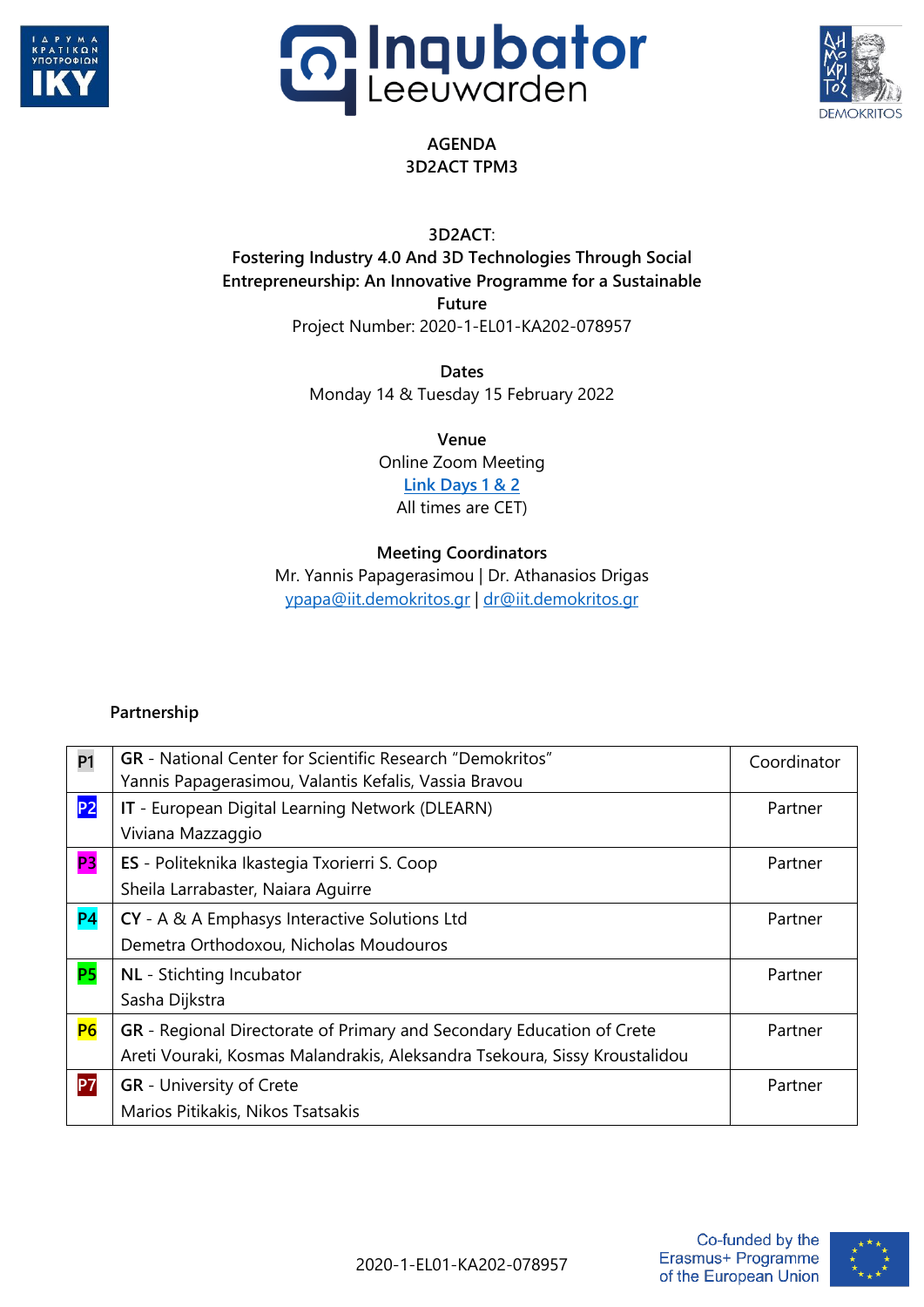

## **o Inqubator**



| Monday 14 February 2022 |                                                                  |                                         |  |
|-------------------------|------------------------------------------------------------------|-----------------------------------------|--|
|                         |                                                                  |                                         |  |
| 09:00                   | <b>WELCOME!</b>                                                  |                                         |  |
|                         |                                                                  |                                         |  |
| 09:00                   | 3D2ACT Project Progress - Gantt Chart                            | <b>P1</b>                               |  |
|                         |                                                                  |                                         |  |
| 09:15                   | IO2-A2: Dual Educational Pack (Brief Presentations of 3D         | <b>P4, P7, P1, P3</b>                   |  |
|                         | Produced Material - Other Issues - Discussion)                   |                                         |  |
|                         |                                                                  |                                         |  |
| 10:00                   |                                                                  | <b>P3, P5, P6</b>                       |  |
|                         | IO2-A2: Cross-Curricular Scenarios (Ideas & Template -           |                                         |  |
|                         | Discussion)                                                      |                                         |  |
|                         |                                                                  |                                         |  |
| 10:30                   | IO2-A3: Design the Eco-System for the Implementation of the      | P <sub>4</sub>                          |  |
|                         | Open Badges (Criteria, Awarding Process, Open Badges Images,     |                                         |  |
|                         | $etc.$ )                                                         |                                         |  |
|                         |                                                                  |                                         |  |
| 11:00                   | <b>COFFEE BREAK - GROUP PHOTO</b>                                |                                         |  |
|                         |                                                                  |                                         |  |
| 11:15                   | IO3-A1: Development of the Competence Framework and              | <b>P5, P3</b>                           |  |
|                         | Educational Pack (Brief Presentations of Social Entrepreneurship |                                         |  |
|                         | Produced Material - Discussion)                                  | P1, P2, P4, P6                          |  |
|                         |                                                                  |                                         |  |
| 11:45                   | IO3-A2: Development of Road Map to Setting Up a Social           | <b>P5, P3</b>                           |  |
|                         | Enterprise: The Guidebook &                                      |                                         |  |
|                         | IO3-A3: Augmented Reality Learning Game Design                   | P7                                      |  |
|                         |                                                                  |                                         |  |
|                         |                                                                  |                                         |  |
| 12:30                   | <b>LUNCH BREAK</b>                                               |                                         |  |
|                         |                                                                  |                                         |  |
| 13:30                   | IO4-A2: 3D2ACT Open Cloud-Based & Interactive e-Learning         | P1                                      |  |
|                         | <b>Platform Presentation</b>                                     |                                         |  |
|                         |                                                                  |                                         |  |
| 14:15                   | Next Steps - Deadlines for IOs 2-4                               | P1, <mark>P2, P3, P4, P5, P6, P7</mark> |  |
|                         |                                                                  |                                         |  |
| 14:45                   | Open Issues - Discussion                                         | P1, P2, P3, P4, P5, P6, P7              |  |
|                         |                                                                  |                                         |  |
| 15:00                   | <b>END OF DAY 1</b>                                              |                                         |  |